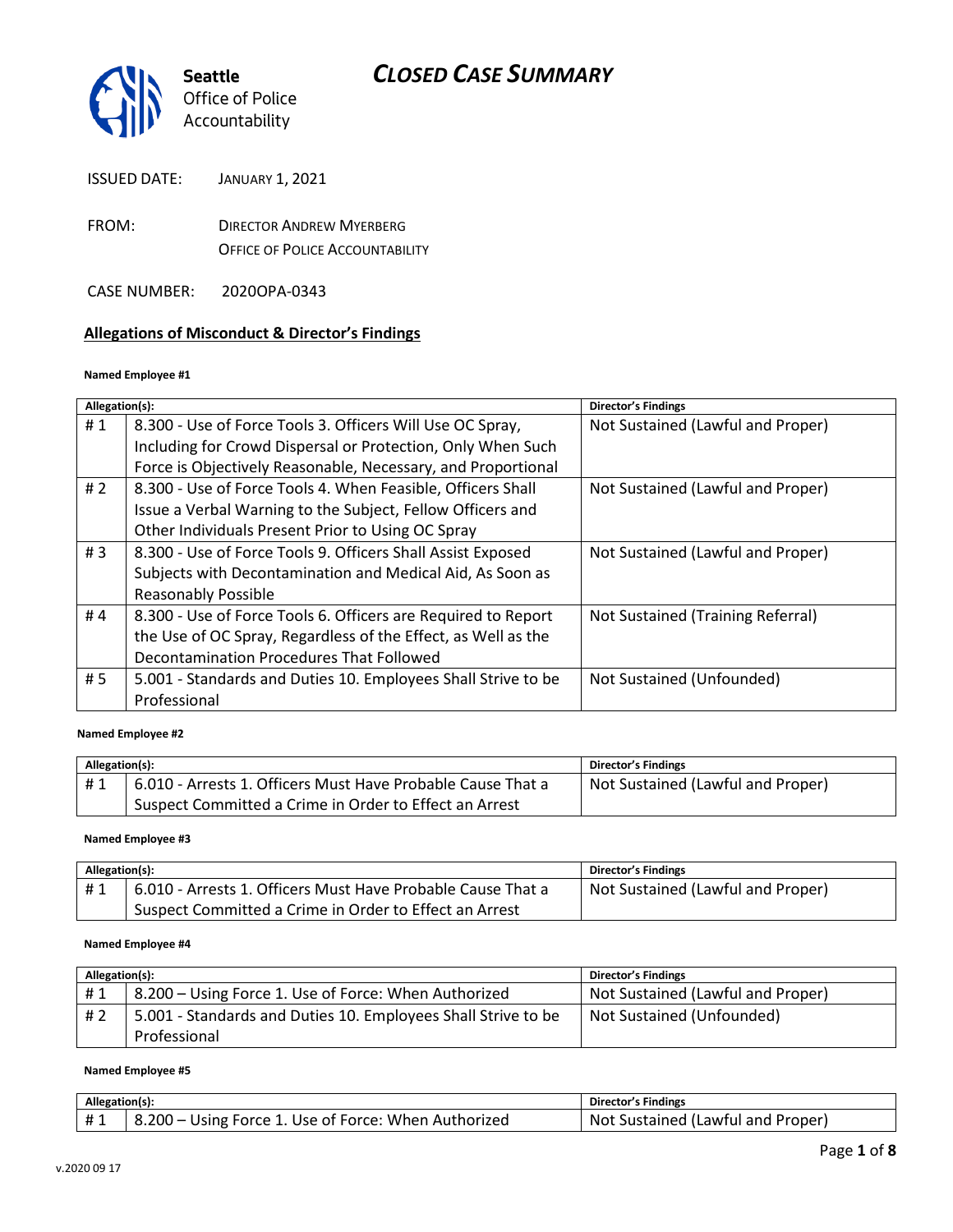

OPA CASE NUMBER: 2020OPA-0343

| #2 | 5.001 - Standards and Duties 10. Employees Shall Strive to be | Not Sustained (Unfounded) |
|----|---------------------------------------------------------------|---------------------------|
|    | Professional                                                  |                           |

*This Closed Case Summary (CCS) represents the opinion of the OPA Director regarding the misconduct alleged and therefore sections are written in the first person.* 

#### **EXECUTIVE SUMMARY:**

The Complainant alleged that Named Employee #1, Named Employee #4, and Named Employee #5 used excessive force on the Subject, including Named Employee #1 pepper spraying her, as well as were unprofessional towards her. The Complainant further alleged that Named Employee #2 and Named Employee #3 improperly arrested the Subject. Lastly, OPA alleged that Named Employee #1 may have failed to provide a warning before using OC spray, may not have promptly provided the Subject was medical attention, and may not have properly documented the lack of a warning.

#### **SUMMARY OF INVESTIGATION:**

On June 1, 2020, SPD bicycle unit officers were riding to assist other officers in responding to a demonstration that had become violent. As they did so, they observed a car stopped in the road. While the bicycle officers rode by, the car reversed towards them. The officers identified that a woman was driving the car and a man was in the front passenger's seat. Three bicycle officers later reported that the car struck an officer and the officer who was struck confirmed this. The bicycle officers believed the driver's actions to be intentionally purposed to hit them. The car then drove away from the scene. The car was tracked to a residence in Seattle based on the license plate. The Subject, who lived at the residence, was also identified as the driver.

Officers assigned to the Gangs Unit, which included the Named Employees, were tasked with arresting the Subject. On June 5, 2020, the Named Employees responded to the Subject's residence. They pulled an unmarked police vehicle in front of the Subject's driveway, stopping in front of her car. At that time, the Subject was in the front driver's seat with her seatbelt on. The Complainant was in the front passenger's seat and their child in common was sitting in the back. Named Employee #1 (NE#1) and Named Employee #5 (NE#5) drove up in another police vehicle that was equipped with emergency lights and sirens and In-Car Video (ICV). The emergency equipment and the ICV were both activated. The officers also recorded Body Worn Video (BWV).

NE#1, Named Employee #4 (NE#4), and NE#5 approached the Subject's car on foot. NE#1 approached the passenger's side and NE#4 and NE#5 approached the driver's side. The Subject was told to get out of the car, and she responded that she could not do so. The officers continued to ask her to get out and NE#1 told her that she was under arrest. NE#1 again told her to get out of the car and said that, if she did not do so, she would be "extracted" and potentially charged with resisting arrest. She asked why she was being arrested and she was told that it was for "assault." The door was opened, and NE#4 reached around the Subject and undid her seatbelt. Both NE#4 and NE#5 began trying to pull the Subject out of the car without success.

NE#1 walked around the back of the car from the passenger's side to try to help NE#4 and NE#5. After continuing to struggle with the Subject, NE#1 walked back to the passenger's side and removed the Complainant from the car. The Complainant got out and removed the child. He and the child stood to the back right of the car near the entrance to the residence. NE#1 got into the passenger's side and tried to push the Subject out of the car. At that time, NE#4 exclaimed that the Subject struck him in the face. The Subject positioned herself with her feet up and pressed against

Page **2** of **8**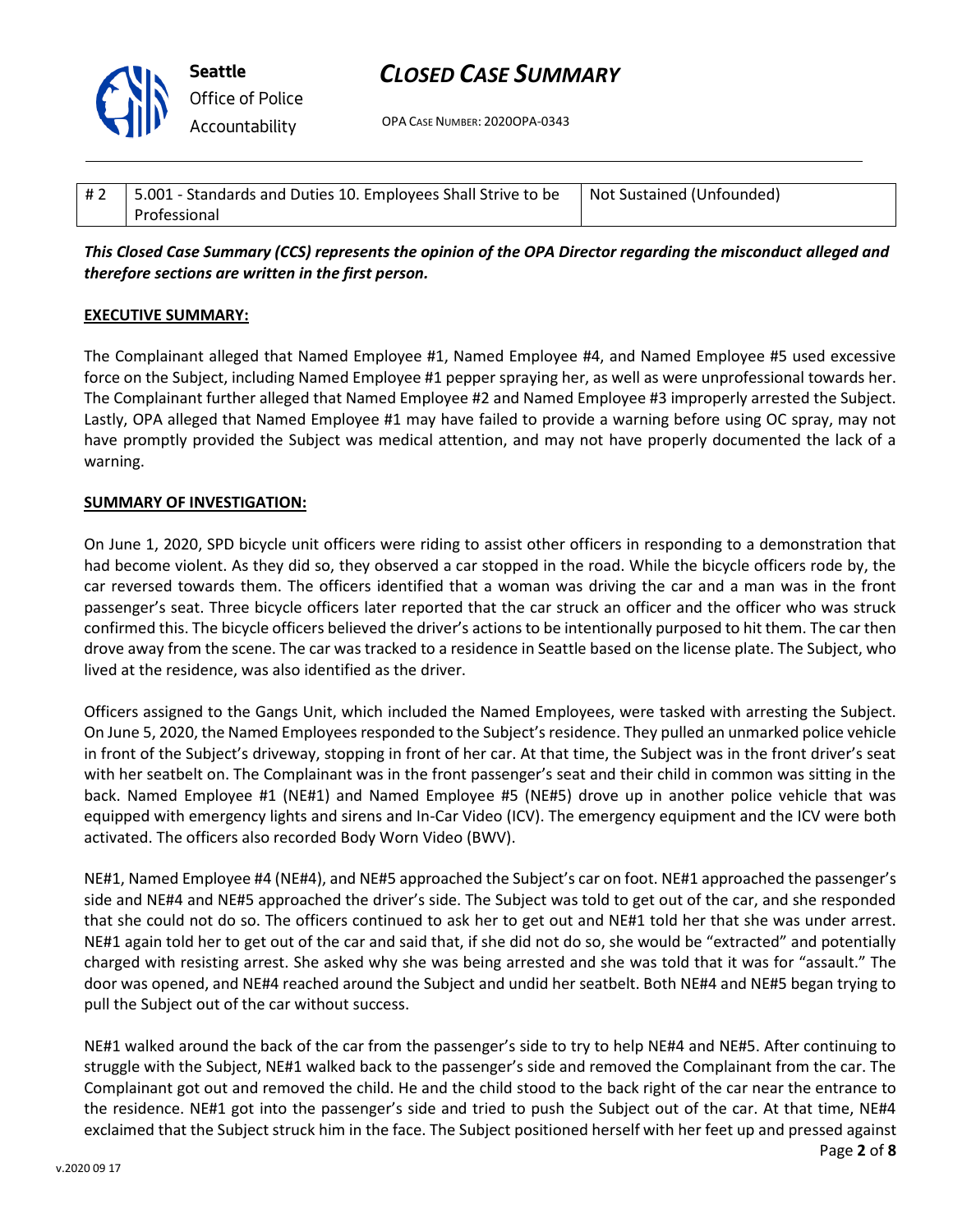

**Seattle** *Office of Police Accountability*

# *CLOSED CASE SUMMARY*

OPA CASE NUMBER: 2020OPA-0343

the dash in order to prevent herself from being removed from the car. She yelled "rape" repeatedly and claimed that an officer had his hand on her neck, and she could not breathe. NE#1 stated that the Subject was "kicking the heck" out of him. NE#1 then took out an OC canister and sprayed the Subject once. She ceased her resistance and NE#4 was able to get her out of the car and to handcuff her.

NE#4 walked the Subject to the police vehicle and the Complainant began to advance towards them. NE#5 stepped in front of the Complainant and held him back, warning him not to intervene. A crowd of people began to amass on the street and sidewalk, watching what was going on. At that point, NE#4 offered the Subject medical assistance and she accepted. The officers transported the Subject from the scene. Both NE#1 and NE#4 complained of injuries from this incident. NE#1 documented bruising to his shin from when he was kicked by the Subject.

The Complainant later filed a OPA complaint, alleging that the Named Employees improperly arrested the Subject and subjected her to excessive force. This investigation ensued.

As part of its investigation, OPA reviewed the ICV and BWV, which fully captured what occurred. OPA also reviewed the documentation completed by the officers. Lastly, OPA made multiple unsuccessful attempts to interview the Subject but was able to interview the Complainant. He said that he and the Subject did not know why they were being arrested and that the officers would not tell them. He said that the officers tried to open the doors but were unsuccessful. He recalled that the officers said that they would break the windows and used profanity towards him and the Subject. The Complainant recalled that the Subject would not get out of the car because she did not understand why she was being arrested. He stated that, ultimately, officers pulled her out by her neck. He said that an officer pepper sprayed her and that she suffered bruising to her arms. He heard officers say that the Subject kicked and punched them. He did not see this occur and he said that it would have been difficult for the Subject to engage in those actions given her and the car's positioning.

### **ANALYSIS AND CONCLUSIONS:**

### **Named Employee #1 - Allegation #1**

## *8.300 - Use of Force Tools 3. Officers Will Use OC Spray, Including for Crowd Dispersal or Protection, Only When Such Force is Objectively Reasonable, Necessary, and Proportional*

SPD Policy 8.300-POL-3 governs the use of OC spray. The policy states that the deployment of OC spray may be used for self-protection and then only when reasonable, necessary, and proportional.

OPA finds that NE#1's application of OC spray was consistent with policy.

First, at the time he used OC spray, three officers had been trying to remove the Subject from the car without success. Notably, at the time they were doing so, they had the legal authority to take her into custody and, consequently, the right to use force if needed to effectuate this goal. Not only did the Subject physically resist the officers, but she struck NE#4 with her hand and kicked NE#1, causing him to suffer an injury. Given this, the use of OC spray to end the Subject's physical resistance and to quickly take her into custody was reasonable.

Second, the force was necessary given that other lower-level force options had been unsuccessful, and the Subject failed to comply with numerous orders from the officers to stop and to get out of the car. Moreover, from OPA's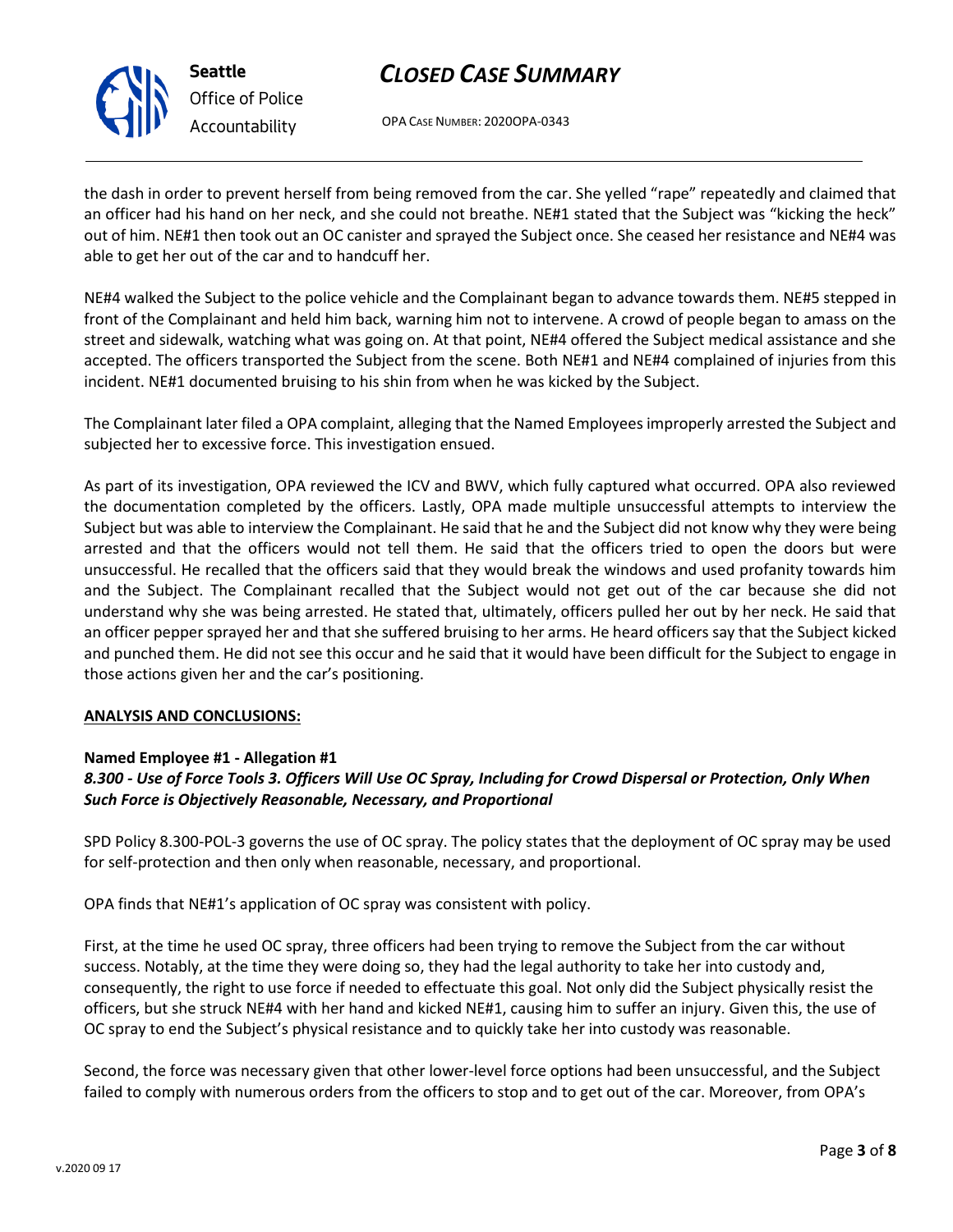

**Seattle** *Office of Police Accountability*

# *CLOSED CASE SUMMARY*

OPA CASE NUMBER: 2020OPA-0343

perspective, the other possible force options available to NE#1 at that time would have all constituted a higher level of force. NE#1 thus made the right decision to use OC spray as opposed to strikes, for example.

Third and last, the force was proportional to the physical threat posed by the Subject and the actual harm she caused to officers.

For these reasons, OPA recommends that this allegation be Not Sustained – Lawful and Proper.

#### Recommended Finding: **Not Sustained (Lawful and Proper)**

#### **Named Employee #1 - Allegation #2**

*8.300 - Use of Force Tools 4. When Feasible, Officers Shall Issue a Verbal Warning to the Subject, Fellow Officers and Other Individuals Present Prior to Using OC Spray*

SPD Policy 8.300-POL-4 requires that, where feasible, officers must provide a verbal warning prior to using OC spray. NE#1 did not do so here and, as such, this allegation was classified for investigation.

NE#1 explained that, given the Subject's ongoing physical resistance (including kicking him) and her repeated refusal to obey orders, he did not feel that it was safe or feasible to provide a warning prior to using OC spray.

OPA agrees that this decision was reasonable under the circumstances. NE#1 had an interest in ending the ongoing altercation and doing so quickly. Moreover, OPA concurs that, given the Subject's behavior, the warning would have been futile.

For these reasons, OPA recommends that this allegation be Not Sustained – Lawful and Proper.

#### Recommended Finding: **Not Sustained (Lawful and Proper)**

#### **Named Employee #1 - Allegation #3**

### *8.300 - Use of Force Tools 9. Officers Shall Assist Exposed Subjects with Decontamination and Medical Aid, As Soon as Reasonably Possible*

SPD Policy 8.300-POL-9 requires that officers assist subjects affected with OC spray with decontamination and medical aid as soon as reasonably possible.

Here, virtually immediately after being pepper sprayed, the Subject was removed from the car and brought into fresh air. While NE#1 did not personally offer the Subject medical assistance, NE#4 did so when the Subject was placed into the police vehicle. NE#4 explained that this delay was based on the need to ensure that the scene was secure given that a crowd had been amassing in the near vicinity and to let the situation calm down.

Given the above, OPA finds that NE#1 did not violate this policy. Specifically, the Subject was offered medical assistance by an officer and the time lapse between the pepper spraying and the offer of medical assistance was, in OPA's opinion, reasonable. As such, OPA recommends that this allegation be Not Sustained – Lawful and Proper.

Recommended Finding: **Not Sustained (Lawful and Proper)**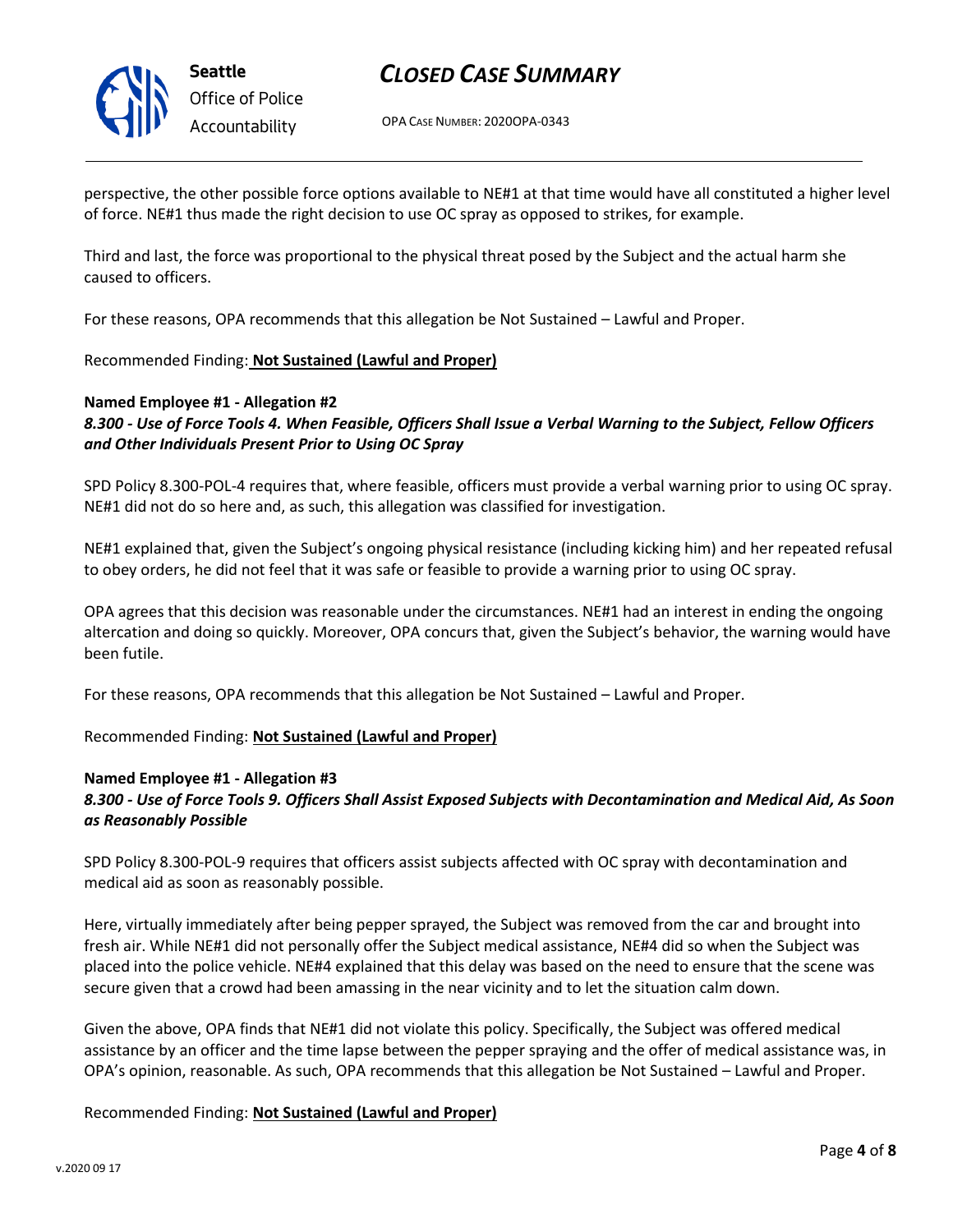

OPA CASE NUMBER: 2020OPA-0343

#### **Named Employee #1 - Allegation #4**

### *8.300 - Use of Force Tools 6. Officers are Required to Report the Use of OC Spray, Regardless of the Effect, as Well as the Decontamination Procedures That Followed*

SPD policy 8.300-POL-6 governs the reporting and documentation of OC spray deployments. This includes the requirement of documenting whether a warning was provided and, if not, the reason for that. While NE#1 properly documented the force he used, he did not report the lack of a warning and why one was not issued. He recognized his failure to do so at his OPA interview and stated that he was not aware of this policy requirement at the time.

Though OPA finds that NE#1 acted contrary to this policy, this is the first time he has done so during his career and he acknowledged his error. As such, OPA believes that retraining rather than discipline is the appropriate result. Accordingly, OPA recommends that this allegation be Not Sustained – Training Referral.

• **Training Referral**: NE#1 should be reminded of the requirement that he document an OC spray warning or the lack thereof. He should be counseled to ensure compliance with this policy moving forward. This retraining and counseling should be documented, and this documentation should be maintained in an appropriate database.

#### Recommended Finding: **Not Sustained (Training Referral)**

### **Named Employee #1 - Allegation #5** *5.001 - Standards and Duties 10. Employees Shall Strive to be Professional*

The Complainant asserted that NE#1, NE#4, and NE#5 acted unprofessionally during this incident, including when they used profanity towards him and the Subject and threatened to break the windows of their car.

SPD Policy 5.001-POL-10 requires that SPD employees "strive to be professional at all times." The policy further instructs that "employees may not engage in behavior that undermines public trust in the Department, the officer, or other officers." (SPD Policy 5.001-POL-10.) The policy further states the following: "Any time employees represent the Department or identify themselves as police officers or Department employees, they will not use profanity directed as an insult or any language that is derogatory, contemptuous, or disrespectful toward any person." (*Id*.) Lastly, the policy instructs Department employees to "avoid unnecessary escalation of events even if those events do not end in reportable uses of force." (*Id*.)

Based on a review of the BWV, there is no indication that any of the Named Employees used profanity towards the Subject or Complainant during this incident, including when trying to extract the Subject from the car. While NE#5 did at one point use a curse word when referring to the car door handle, he made this statement under his breath and it was not directed at anyone in the car or purposed to be an insult.

In addition, while NE#1 did at one point tell the Complainant that he would break the window if the Complainant rolled it up, this did not constitute unprofessionalism. Indeed, given the Subject's continued resistance and refusal to exit the car coupled with the officers' need to take her into custody quickly and safely, breaking the window could very well have been justified.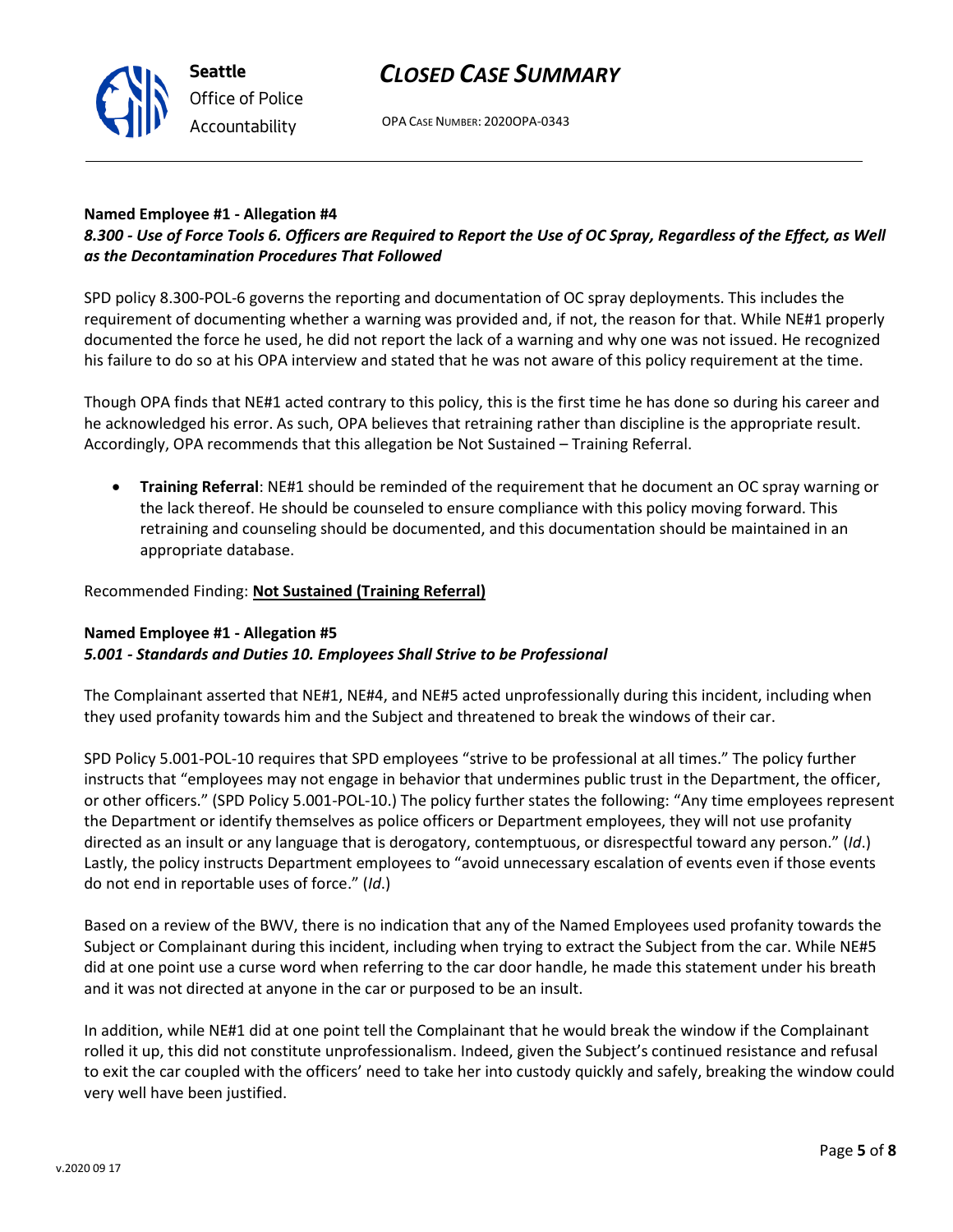

OPA CASE NUMBER: 2020OPA-0343

Accordingly, OPA finds no evidence that NE#1, NE#4, and NE#5 violated the Department's professionalism policy and recommends that this allegation be Not Sustained – Unfounded as against all three officers.

Recommended Finding: **Not Sustained (Unfounded)**

#### **Named Employee #2 - Allegation #1**

*6.010 - Arrests 1. Officers Must Have Probable Cause That a Suspect Committed a Crime in Order to Effect an Arrest*

The Complainant alleged that the Subject was subjected to an improper warrantless arrest. OPA classified this allegation for investigation against the lead detective – Named Employee #3 (NE#3) – and the supervising Sergeant who approved the arrest – Named Employee #2 (NE#2).

SPD Policy 6.010-POL-1 requires that officers have probable cause to believe that a suspect committed a crime when effectuating an arrest. Stated differently, where an arrest is not supported by probable cause, it violates law and Department policy. Probable cause exists when the facts and circumstances within an officer's knowledge are sufficient in themselves to support a reasonable belief that an offense has been or is being committed.

At the time of the arrest, the Named Employees were aware that bicycle officers claimed that a car belonging to the Subject backed towards them, including striking one officer. That officer confirmed in a report that he had been struck. The Named Employees also knew that the Subject had been specifically identified as the person who was driving the car at the time.

As part of its investigation, OPA reviewed the BWV recorded by the bicycle officers from June 1. The video showed the Subject's car parked facing across the street. As bicycle officers rode by, the Subject began reversing, striking a bicycle officer with the rear of her car and nearly hitting others. She then drove off. As such, OPA was able to confirm that the Subject did, in fact, hit an officer with her car, verifying the legal basis to believe that she committed an assault.

Even if the Subject did not intend to strike the officer with her car, this did not affect the probable cause that existed to take her into custody. The Subject's intent, or lack thereof, was a defense that she was entitled to present during her prosecution but did not preclude her arrest.

Given the above, OPA finds that there was probable cause to arrest the Subject and, accordingly, recommends that this allegation be Not Sustained – Lawful and Proper as against both NE#2 and NE#3.

Recommended Finding: **Not Sustained (Lawful and Proper)**

#### **Named Employee #3 - Allegation #1**

### *6.010 - Arrests 1. Officers Must Have Probable Cause That a Suspect Committed a Crime in Order to Effect an Arrest*

For the same reasons as stated above (*see* Named Employee #2 – Allegation #1), OPA recommends that this allegation be Not Sustained – Lawful and Proper.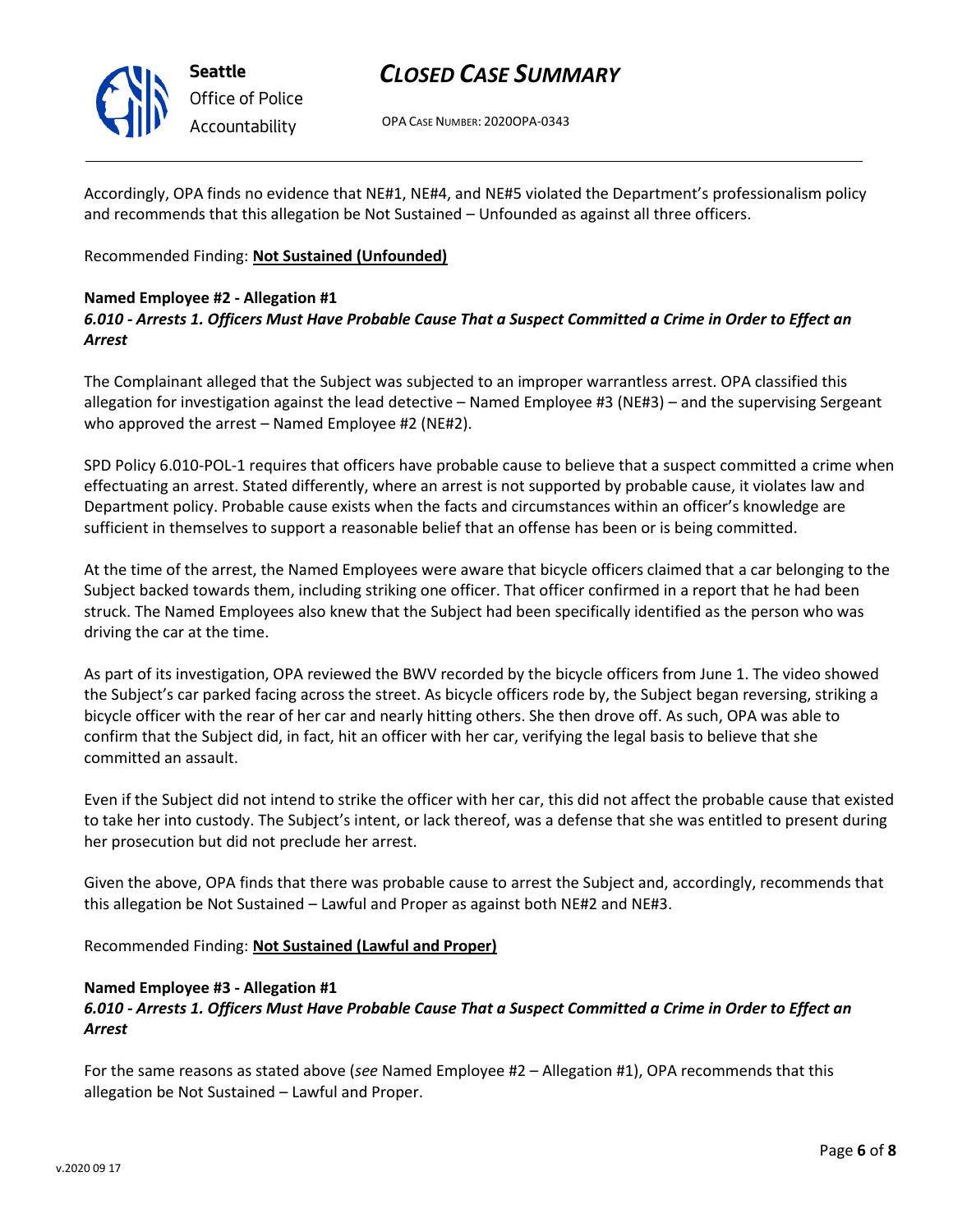

OPA CASE NUMBER: 2020OPA-0343

#### Recommended Finding: **Not Sustained (Lawful and Proper)**

### **Named Employee #4 - Allegation #1** *8.200 – Using Force 1. Use of Force: When Authorized*

SPD Policy 8.200(1) requires that force used by officers be reasonable, necessary and proportional. Whether force is reasonable depends "on the totality of the circumstances" known to the officers at the time of the force and must be balanced against "the rights of the subject, in light of the circumstances surrounding the event." (SPD Policy 8.200(1).) The policy lists a number of factors that should be weighed when evaluating reasonableness. (*See id*.) Force is necessary where "no reasonably effective alternative appears to exist, and only then to the degree which is reasonable to effect a lawful purpose." (*Id*.) Lastly, the force used must be proportional to the threat posed to the officer. (*Id*.)

The force used by NE#4 and NE#5 was completely captured on BWV. The video indicated that both officers tried to pull the Subject out of the car without success because of her resistance. NE#5 then walked over to the passenger's side while NE#4 continued to try to pull the Subject out. To do so, he used a trained head control, which involved hooking one of his arms over the Subject's arm and putting his other hand at the back of the Subject's head and pushing down while pulling her forward. NE#4 felt that this was his best option given the Subject's resistance and her continued physical assaults towards officers. There was no evidence supporting the Subject's assertion that NE#4 made contact with her neck at any time or compromised her breathing through his actions. Once the Subject was out of the car, both NE#4 and NE#5 ceased using force.

OPA finds that this force was appropriate under the circumstances. The force used was only that needed to try to get the Subject out of the car and was reasonable, necessary, and proportional, as well as consistent with Department training. Accordingly, OPA recommends that this allegation be Not Sustained – Lawful and Proper as against both NE#4 and NE#5.

#### Recommended Finding: **Not Sustained (Lawful and Proper)**

#### **Named Employee #4 - Allegation #2** *5.001 - Standards and Duties 10. Employees Shall Strive to be Professional*

For the same reasons as stated above (*see* Named Employee #1 – Allegation #5), OPA recommends that this allegation be Not Sustained – Unfounded.

Recommended Finding: **Not Sustained (Unfounded)**

### **Named Employee #5 - Allegation #1** *8.200 – Using Force 1. Use of Force: When Authorized*

For the same reasons as stated above (*see* Named Employee #4 – Allegation #1), OPA recommends that this allegation be Not Sustained – Lawful and Proper.

#### Recommended Finding: **Not Sustained (Lawful and Proper)**